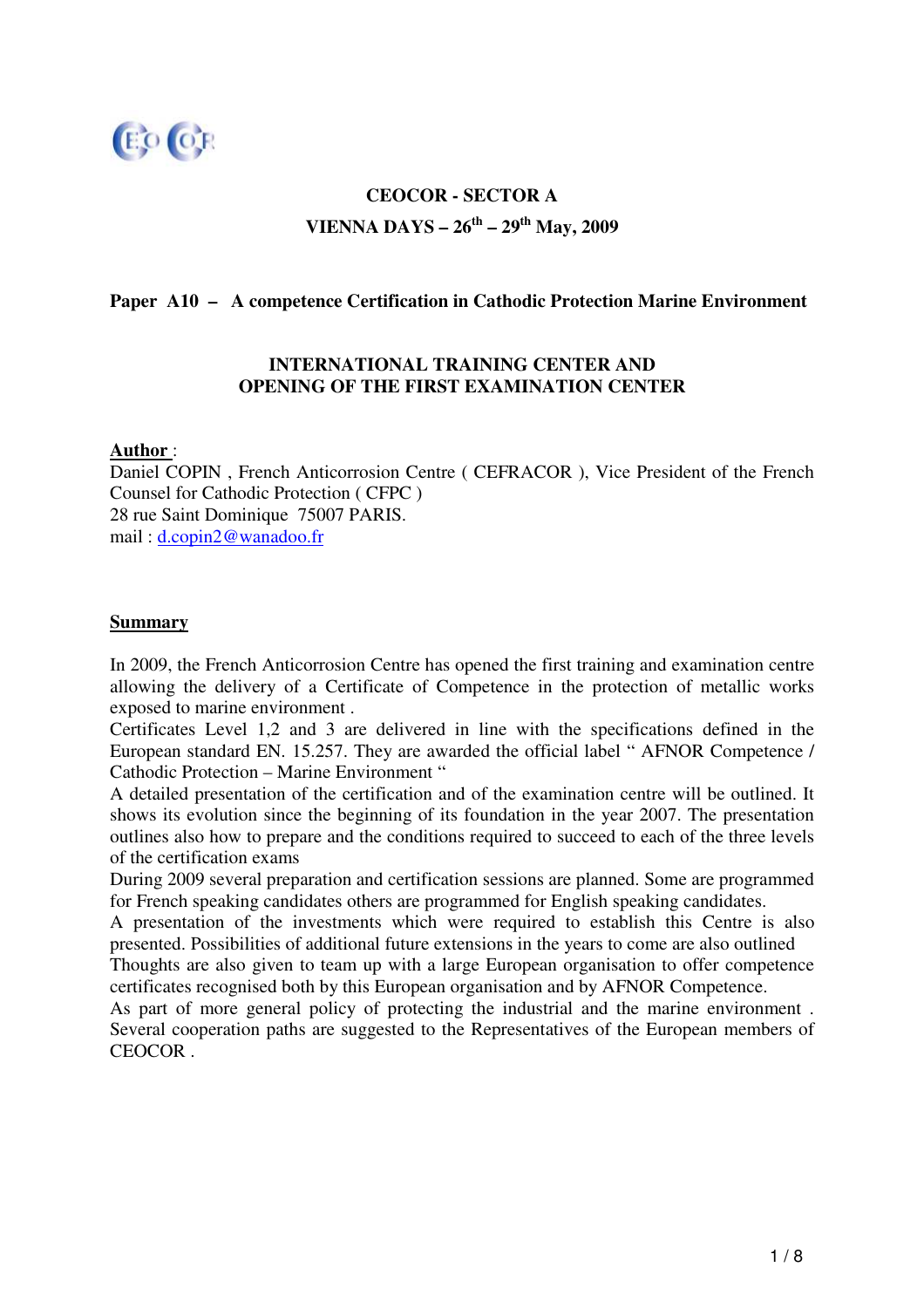## **Competence Certification in Cathodic Protection – Marine Environment**

### \_\_\_\_\_\_\_\_\_\_\_\_\_\_\_\_\_\_\_\_\_\_\_ **Opening of an International Training Centre and the first examination centre in the world**

\_\_\_\_\_\_\_\_\_\_\_\_\_\_\_\_\_\_\_\_\_\_\_

### **Table of content** :

| <b>Item</b> | Title                                                                                      | Page |
|-------------|--------------------------------------------------------------------------------------------|------|
| 1           | The French Anticorrosion Centre                                                            | 2    |
| 2           | AFNOR Certification and AFNOR Competence / Cathodic Protection 2                           |      |
| 3           | Number of Certificates delivered to date (as of 10 April 2009)                             | 3    |
| 4           | Dates of the next certification examination.                                               | 3    |
| 5           | Metallic structures exposed to marine environment and need for a<br>specific certification | 13   |
| 6           | The training and exam preparation centre                                                   | 4    |
| 7           | The certification content                                                                  | 4    |
| 8           | The international marine examination centre in Brest                                       | 6    |
| 9           | Investment budget of the examination centre                                                | 6    |
| 10          | Projects and development                                                                   | 7    |
| 11          | Partnership proposal to other European countries                                           | 7    |

## **1. The French Anticorrosion Centre**

The French Anticorrosion Centre is a non profit organism in which the best French specialists in anticorrosion are divided in 14 Sectorial Commissions :

These individuals are either research engineers, auditors , field engineers, surveyors etc…

In 1998 CEFRACOR decided to create its own specialised department **CFPC ( French council for Cathodic protection)** in charge of putting in place and managing the competence certification of cathodic protection

## **2. AFNOR Certification and AFNOR Competence / Cathodic Protection**

In December 1998 AFNOR Certification established the quality label "**AFNOR Competence / Cathodic Protection "**and thereafter selected CEFRACOR to promote and manage this certification and deliver competence certificate in Cathodic Protection.

The first certificates were delivered in 2000 .Until recently only certificates level 1 and 2 for earth environment have been delivered. Level 3 apply to all environments.

In 2008 the certification was extended to those metallic structures expose to marine environment.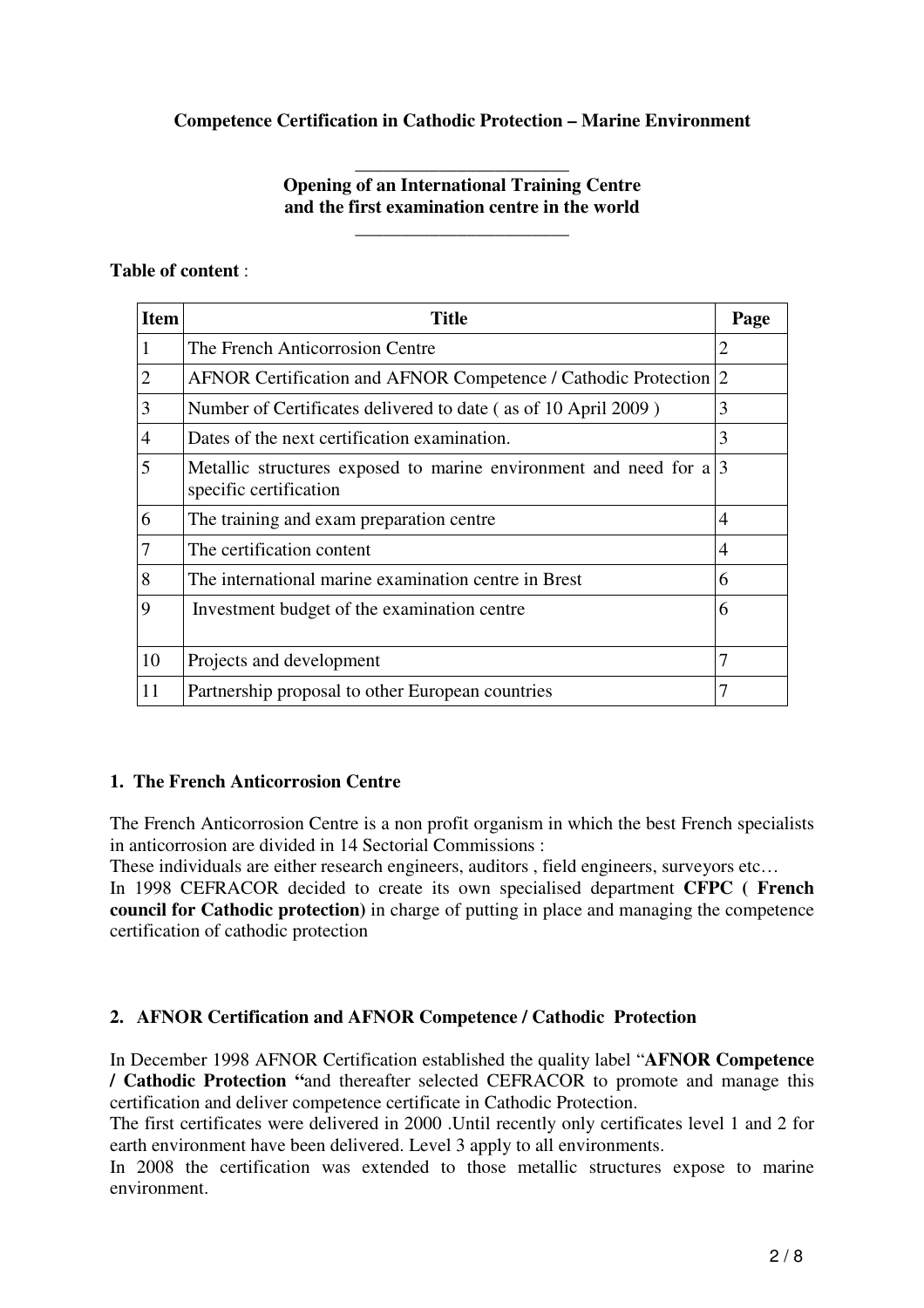The "AFNOR Competence/Cathodic Protection" certificates meet the European standard EN 15257 related to "levels of competence and certification of individuals in Cathodic protection".

**Three examination centres** are currently operational:

- a) in Compiegne ( France ) earth environment only
- b) in Rabat ( Morocco ) Ecole Nationale pour l'Industrie Mineral earth environment only
- c) in Brest ( France ) marine environment only

**Five approved training centres** offer the necessary courses preparing for the certification examination

## **3. Number of Certificates delivered to date** (10 of April 2009 )

|              | Earth<br>environment | <b>Marine</b><br>environment | <b>Other</b><br>environment | <b>Total</b> |
|--------------|----------------------|------------------------------|-----------------------------|--------------|
| Level 1      | 194                  | 14                           |                             |              |
| Level 2      | 80                   |                              |                             |              |
| Level 3      |                      |                              |                             |              |
| <b>TOTAL</b> | 283                  | 26                           |                             | 312          |

### **4. Dates of the next certification examination**

| <b>Level 1</b>            | <b>Level 2</b>        | <b>Examination centre location</b> |  |  |  |  |
|---------------------------|-----------------------|------------------------------------|--|--|--|--|
| <b>Earth Environment</b>  |                       |                                    |  |  |  |  |
| $12 \& 13$ may 2009       | 11 march 2009         | Compiegne                          |  |  |  |  |
| 3 & 4 June 2009           |                       | Rabat (Morocco) at ENIM            |  |  |  |  |
| 30 June $& 1$ July        |                       | Compiegne                          |  |  |  |  |
|                           | 13 & 14 October 2009  | Compiegne                          |  |  |  |  |
| <b>Marine Environment</b> |                       |                                    |  |  |  |  |
| 2 & 3 April 2009          |                       | <b>Brest</b>                       |  |  |  |  |
| 22 & 23 October           | 26 & 27 November 2009 | <b>Brest</b>                       |  |  |  |  |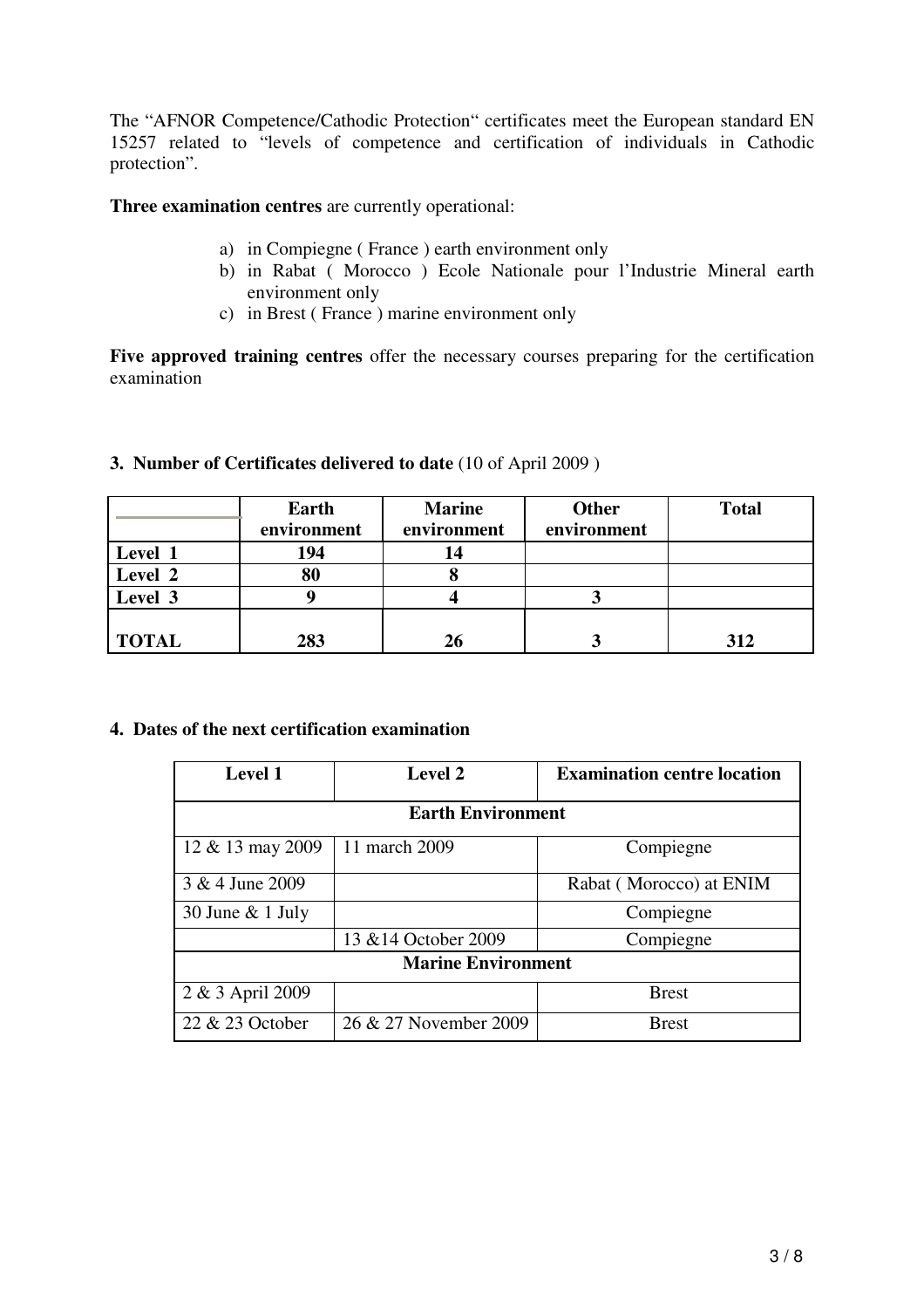#### **5. Metallic structures exposed to marine environment and need for a specific certification**

The initial investments related to structures exposed to marine influence are always extremely large .. It concerns :

- shore facilities : sea lines, docks, piers and other metallic port structures..

- offshore structures : production platforms , ships , submarines etc..

They are all very much subject to the corrosive action of the environment. The damages caused by the corrosion of these structures can be enormous both industrially as well as environmentally. they can reach million of dollars. In cases like the Erika shipwreck they are even unlimited.

Generally speaking ,applying correctly and systematically the technology of cathodic protection permit to reduce drastically the speed of development of corrosive action to steel structures.

These facts confirm the necessity and benefits of putting in place immediately a strict policy regarding the protection of all structures exposed to marine aggression .The competence certification of individuals in charge of applying and controlling the implementation of the Cathodic protection procedures is the way the French authorities have chosen to reach this objective.

Since 2008 , CEFRACOR has been delegated by AFNOR the responsibility to deliver the certification " **AFNOR Competence / Cathodic Protection in Marine Environment** "

**The examination centre is establish in Brest** ( Brittany) on the premises of IFREMER in a scientific marine environment

In 2009 we decided to transform and **develop this centre into a European centre** in such a way that we can now accommodate candidates from countries interested in acquiring this knowledge and wanting to acquire this well recognised certification.

#### **6. The training and exam preparation centre**

A training and exam preparation centre has been founded. It is managed by the Corrosion Institute and is located on the same premises in Brest. The Corrosion Institute is a training centre as well as a research organism dedicated to the development of anticorrosion method and procedure in a marine environment. The courses of the training centre is approved by CEFRACOR CFPC.

**This approbation** is issued **according to a CFPC procedure** checking the following main points :

the technical content of lectures

the hands on technical practice

the facilities, equipment and instruments available on site

the technical and scientific competences of the trainers

**The teachers** are generally level 3 certified agents with recognised pedagogic ability. Well qualified individuals may be called in to perfect the lectures.

**The training Centre is open to French or English speaking** individuals who meet the prerequisite outlined in the European norm EN15257.

The training session is an intensive 8 working days course. The course ends with a 1 or 2 days ( depending on the physical availability of space due to the number of candidates )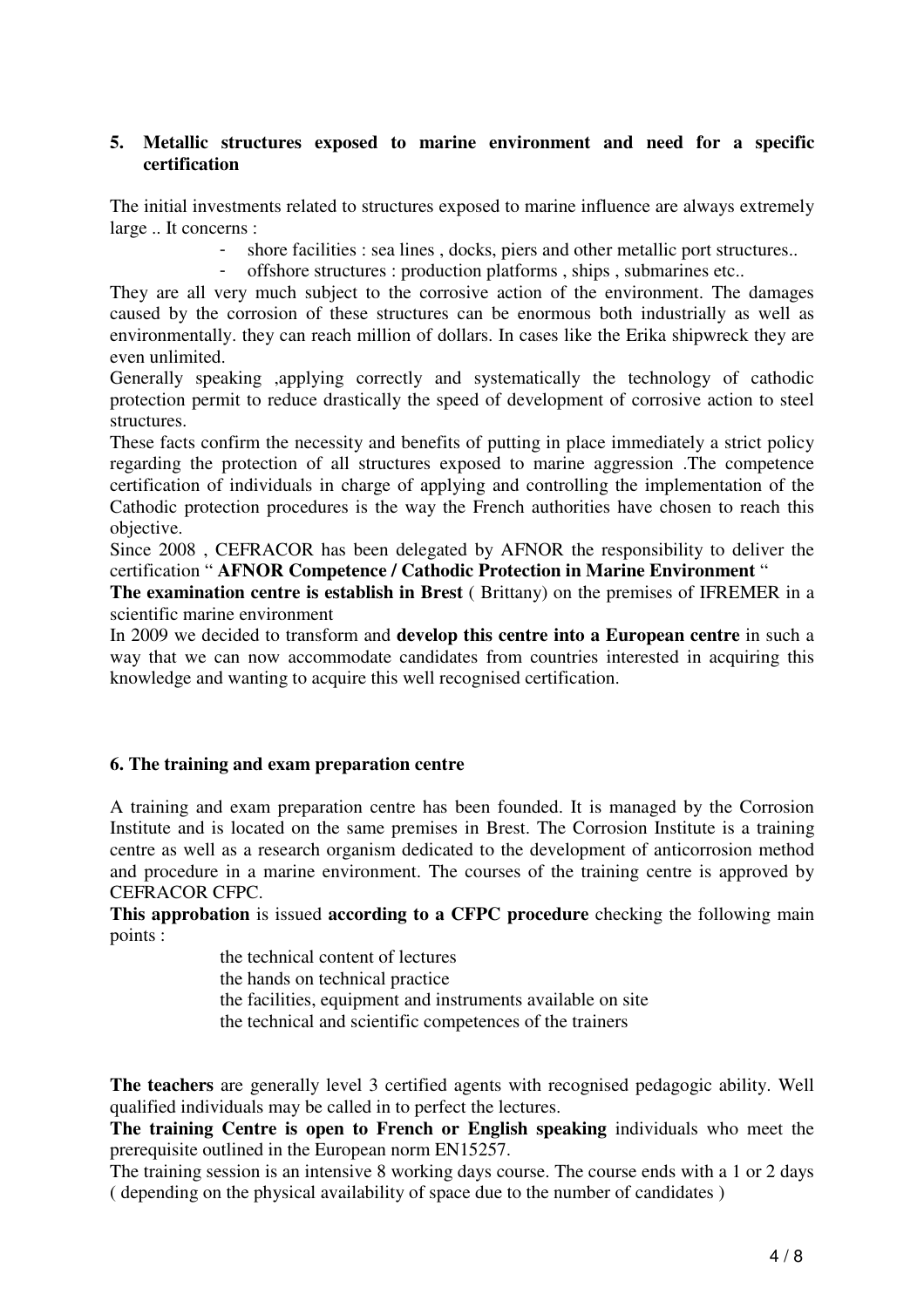## **7. The certification content**

The certification examination respects the prescription of the European norm EN15257. It includes :

1.a "common base" test valued at 20 points for level 1 and 30 for level2

2 a marine environment test valued at 20 point for level 1 and 2

3 a hand-on session on site or in the lab test valued at 60 points for level 1 and 50 for level2

Example of the questions asked at the examination for level 2 :

-Oral test : polarisation curves and current ?

selection of adequate metal and calculation

-technical report : analysis of the control measures gathered during a test of a stray? current applied to a ship's hull

-preparing the instructions to run a campaign of measurement taken by scuba divers on an offshore platform protected by galvanic anodes.

Level 3 certification requires the presentation of a thesis on a particular subject such as :

- a) Modelling of the polarisation of an immerged structure under Cathodic protection - b) anticorrosion protection of a dual system installed in 2 French harbours.
- c) Development and usage of an evaluation method of electrochemical data and modelling of the Cathodic protection of an offshore structure Practical application to the oil field of N'Kossa ( Congo).

Underneath you will find the list of test and their grading which candidates level 1 and 2 have to go through. Candidate for level 3 must submit a written report on a research project or a specific in-depth study which he or she has conducted . Thereafter he or she has to present the content of the report in front of a jury of 6 to 9 anticorrosion experts and/or scientific academic.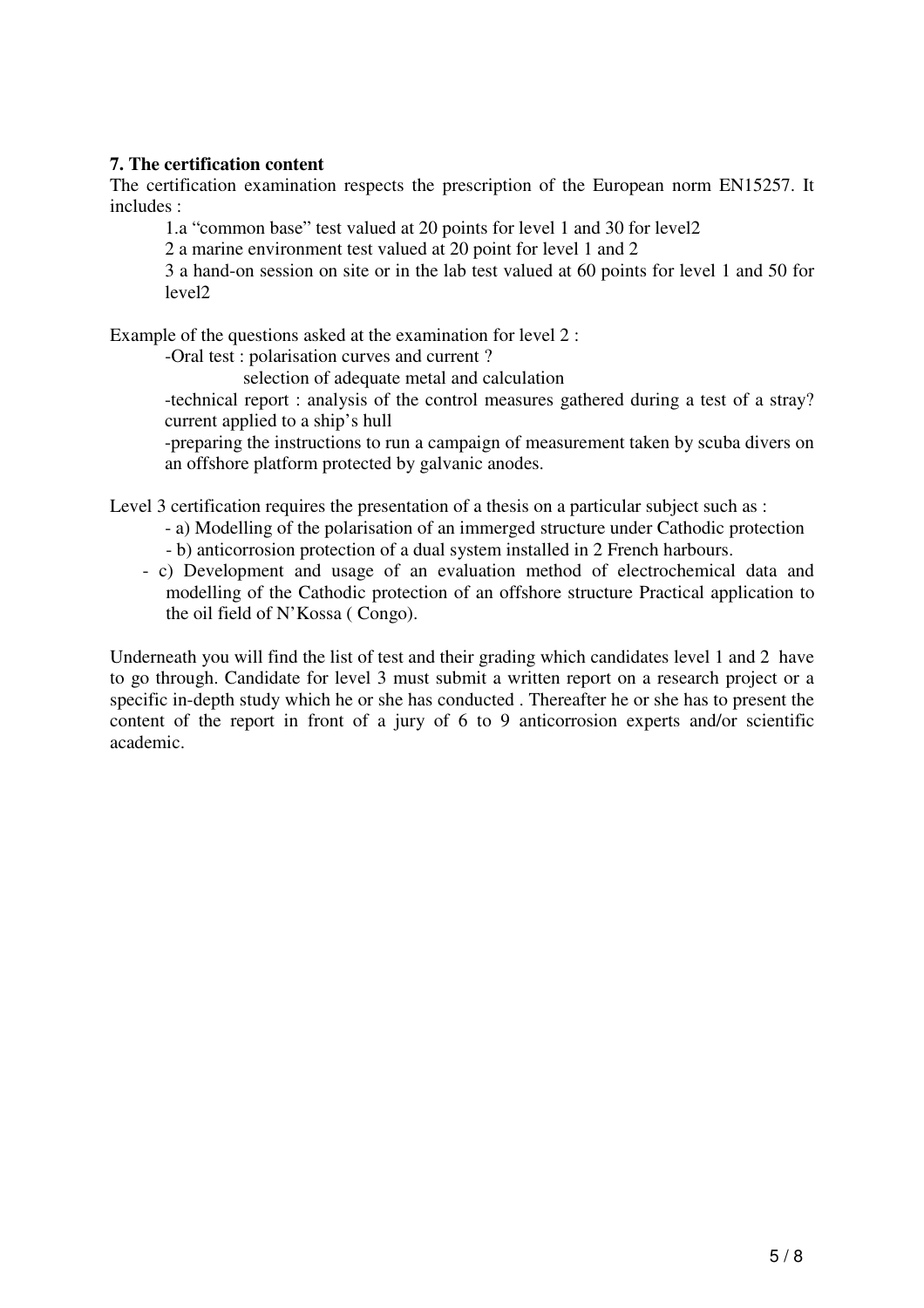| <b>Level</b>       | <b>Test</b>                                             | Grading        |
|--------------------|---------------------------------------------------------|----------------|
| Level 1            | <b>Common Base questions</b>                            | 2              |
|                    | Marine environment questions                            | $\overline{2}$ |
|                    | Hands-on test:                                          |                |
|                    | Measurement                                             | 2,5            |
|                    | Laboratory                                              | 1,5            |
|                    | measurements in instrumented facility                   | 2              |
| Level <sub>2</sub> | Common base questions                                   | 3              |
|                    | Marine environment questions                            | $\overline{2}$ |
|                    | Hands-on test:                                          |                |
|                    | Oral questions                                          | $\overline{2}$ |
|                    | Written technical report                                | $\overline{2}$ |
|                    | Written instruction procedure aimed at<br>level1 agents | 1              |
| Level 3            | Technical and scientific value of the report            |                |
|                    | Didactic quality of the report                          |                |
|                    | Report defence in front of the jury                     |                |
|                    | Theoretical knowledge and mastering of the<br>subject   | 2,5            |
|                    | Clarity of the presentation                             |                |

The certification procedures meet the quality control standard of CEFRACOR CFPC. Regular audits are performed by AFNOR Certification.

Success to the exam requires an average general note equal or higher than 70/100 with no grade being below 6/10 at any of the tests.

## **8. The international marine examination centre in Brest**

This Centre is the only specific one dedicated to marine environment operating in the world. it is composed of :

- A large 70 m3 tank filled with sea water and equipped with an instrumented metallic structure which mock part of an offshore platform.

- Two smaller 2m3 tanks filled also with sea water in which samples of different materials can be immerged.

- An electrical installation where all situations encountered in marine environment may be simulated.

- An instrumented pier made of 3 pile plank gabions 15 meters in diameter.

- A lab which may host up 3 candidates simultaneously.
- A lounge and an exam preparation room.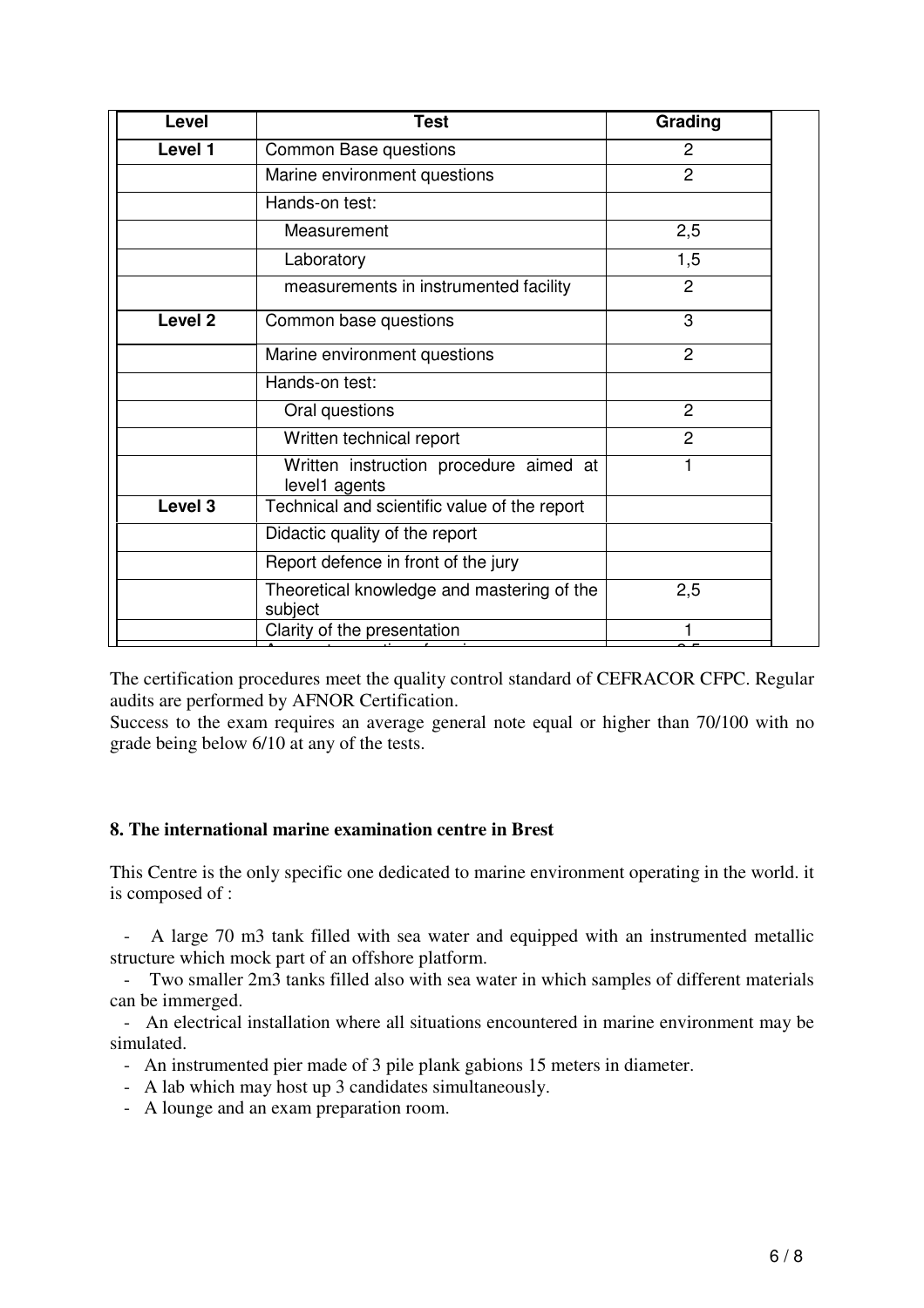## **9. Investment budget of the examination centre**

| <b>Type of investment</b>                        | <b>Amount</b><br>w/o taxes | <b>TOTAL</b><br>In $\epsilon$ |
|--------------------------------------------------|----------------------------|-------------------------------|
| Purchase of land & equipment                     |                            |                               |
| Cost of property                                 | 20.300                     |                               |
| Installation of tanks and pipes                  | 20.900                     |                               |
| Building and equipment of the electrical complex | 22.000                     |                               |
| Supply of working stock                          | 53.250                     |                               |
| Instrumentation of the pier                      | 41.000                     |                               |
| Building and fitting of the lab                  | 22.600                     |                               |
| Electrical and insurance initial cost            | 24.100                     |                               |
| Other costs (including audit)                    | 3.000                      |                               |
| <b>Total equipment cost</b>                      | 207.150                    | 207.150                       |
| Administrative and evaluation costs              |                            |                               |
| Building plans and documents                     | 4.000                      |                               |
| Set up of examination list of questions          | 18.000                     |                               |
| Translation of exam question s & procedures      | 42.000                     |                               |
| General costs: copy, telecom, management         | 17.600                     |                               |
| Reception and travel cost                        | 6.500                      |                               |
| Service subcontractors & miscellaneous           | 8.000                      |                               |
| <b>Total admin costs</b>                         | 96.100                     | 96.100                        |
| <b>General cost investment</b>                   |                            | 303.250                       |

Over a period of 2 years the following amounts have been spent :

## **10. Projects and development**

## **10.1 The examination Centre**

Since the centre is well fitted to-day, very few extensions are expected in the near future. However it may be soon necessary to expand the working capacity and scientific capability of the lab .These expansion will be required to carry out specific experiments and studies on marine corrosion. The purchase of additional new measurement equipment would be favourably looked at by CFPC.